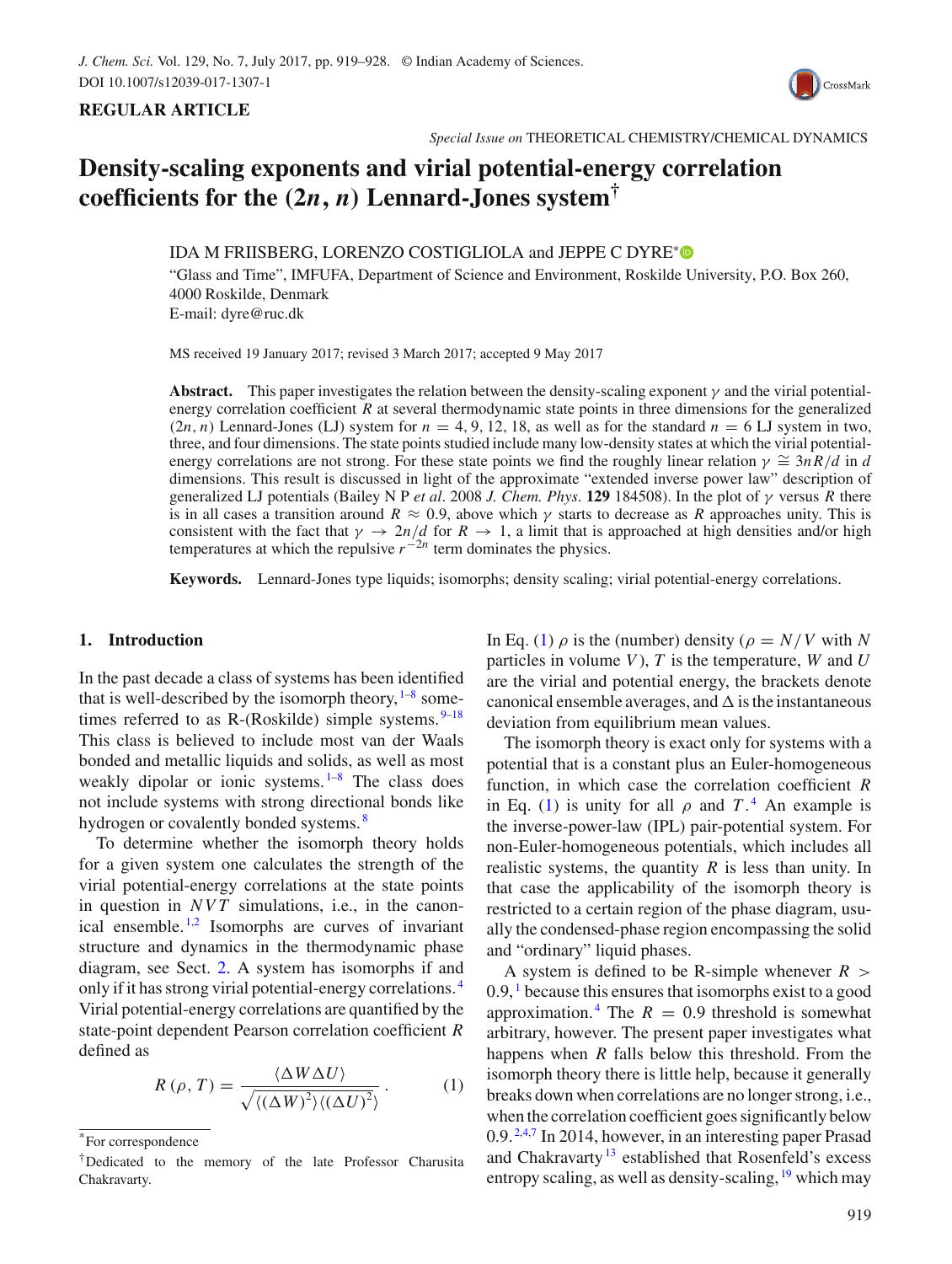both be derived from the isomorph theory, $4 \text{ need not}$ break down when the virial potential-energy correlations are weak. Reference<sup>13</sup> studied the transition to simple liquid behavior in computer simulations of modified water models. We have taken inspiration from this work to systematically study the region of the phase diagram where virial potential-energy correlations are not strong for a class of models that – in contrast to water models – do have a sizable region of strong correlations in the thermodynamic phase diagram. This is done by studying Lennard-Jones type systems at lower densities than have previously been in focus.

This paper presents a study of the  $LI(2n, n)$  class of potentials defined as single-component systems with LJ-type radially symmetric pair potentials with a repulsive term proportional to  $r^{-2n}$  and an attractive term proportional to  $r^{-n}$  (*r* being the interparticle distance). Results are presented for the cases  $n = 4, 9, 12, 18$  in three dimensions, as well as for the standard LJ potential  $(n = 6)$  in two, three, and four spatial dimensions (Sect. 3). Before doing this the isomorph theory is briefly reviewed (Sect. 2). Section 4 summarizes the paper's findings.

## **2. Theoretical/Computational**

## 2.1 *Aspects of the isomorph theory*

R-simple systems – previously termed "strongly correlating" which, however, led to confusion with strongly correlated quantum systems – were defined by reference to strong virial potential-energy correlations.  $<sup>1</sup>$  This section presents the alter-</sup> native definition of the same class of systems given in  $2014<sup>14</sup>$ that refers to their "hidden scale invariance".<sup>7</sup> The original formulation of the isomorph theory<sup>4</sup> is recovered via a firstorder Taylor expansion. <sup>14</sup>

Consider an *N*-particle system in *d* spatial dimensions. The system is defined to be R-simple if for any two configurations corresponding to the same density that obey  $U(\mathbf{R}_a) < U(\mathbf{R}_b)$ , this ordering is preserved after a uniform scaling of the two configurations  $^{14}$  (**R** is the *d N* dimensional vector describing a configuration of *N* particles in *d* spatial dimensions). Formally, this condition is written<sup>14</sup>

$$
U(\mathbf{R}_{\mathrm{a}}) < U(\mathbf{R}_{\mathrm{b}}) \Rightarrow U(\lambda \mathbf{R}_{\mathrm{a}}) < U(\lambda \mathbf{R}_{\mathrm{b}}) \ . \tag{2}
$$

In computer simulations periodic boundary conditions are applied, and it is understood that the box size scales with **R**. Equation (2) need not be obeyed for all configurations; as long as it applies for most of the physically relevant configurations, the predictions of isomorph theory are obeyed to a good approximation. In Eq. (2) the scaling factor  $\lambda$  can be any positive real number, and the equation holds for scaling "both ways". Because of this an R-simple system obeys  $^{14}$ 

$$
U(\mathbf{R}_{a}) = U(\mathbf{R}_{b}) \Rightarrow U(\lambda \mathbf{R}_{a}) = U(\lambda \mathbf{R}_{b}). \qquad (3)
$$

Thus if two configurations have the same potential energy, their scaled potential energies are also identical.

R-simple systems are characterized by strong correlations between virial and potential-energy fluctuations in the *NVT* ensemble. This is derived from Eq. (3) in the following way. For two configurations,  $\mathbf{R}_a$  and  $\mathbf{R}_b$ , at the same density and potential energy, Eq. (3) states that  $U(\lambda \mathbf{R}_a) = U(\lambda \mathbf{R}_b)$ . Taking the derivative of this identity with respect to  $\lambda$  one obtains

$$
\mathbf{R}_a \cdot \nabla U(\lambda \mathbf{R}_a) = \mathbf{R}_b \cdot \nabla U(\lambda \mathbf{R}_b).
$$
 (4)

Using the definition of virial  $W(\mathbf{R}) \equiv \mathbf{R} \cdot \nabla U(\mathbf{R})/d$ , <sup>20</sup> one gets for  $\lambda = 1$ 

$$
W(\mathbf{R}_a) = W(\mathbf{R}_b). \tag{5}
$$

Thus  $U(\mathbf{R})$  determines  $W(\mathbf{R})$ , implying perfect correlation. This applies for systems that satisfy Eq. (2) or, equivalently Eq. (3), for all configurations; it holds for realistic R-simple systems to a good approximation. As a consequence, for such systems the correlation coefficient  $R$  of Eq. (1) is close to unity, but not exactly unity. As mentioned, the threshold defining R-simple systems has usually been taken to be  $R = 0.9$ .<sup>1</sup>

Two configurations of density  $\rho_1$  and  $\rho_2$ , which scale uniformly into one another, i.e.,  $\mathbf{R}_2 = \lambda \mathbf{R}_1$  for some  $\lambda$ , are related through the following equality (where *d* is the dimension):

$$
\rho_1^{1/d} R_1 = \rho_2^{1/d} R_2 \equiv \tilde{R} \,. \tag{6}
$$

The last equality defines the "reduced" (dimensionless) configuration vector  $\mathbf{\tilde{R}}$ , and henceforth reduced quantities are marked by a tilde. The reduced version of a physical quantity is obtained by using the "macroscopic" unit system in which the length unit is  $\rho^{-1/d}$ , the energy unit is  $k_B T$ , and the time unit is  $\rho^{-1/d}/\sqrt{mk_BT}$  (*m* is the particle mass).<sup>21</sup>

The entropy of any physical system can be written as an ideal-gas term plus an excess term *S*ex. The ideal-gas term is the entropy of an ideal gas at the density and temperature in question, the excess term is the contribution to entropy from the interactions between the particles. We define the microscopic excess entropy function, *S*ex(**R**), to be the excess entropy  $14,22$  of the potential-energy surface the configuration belongs to, i.e.,

$$
S_{\text{ex}}(\boldsymbol{R}) \equiv S_{\text{ex}}\left(\rho, U\left(\boldsymbol{R}\right)\right). \tag{7}
$$

The function on the right-hand side,  $S_{\text{ex}}(\rho, U)$ , is the *thermodynamic* excess entropy of the state point with density  $\rho$  and *average* potential energy equal to  $U(\mathbf{R})$ . In other words, the microscopic excess entropy of a configuration **R** is defined as the excess entropy of a thermodynamic equilibrium system of same density with average energy precisely equal to  $U(\mathbf{R})$ .

Inverting Eq. (7) we get

$$
U\left(\boldsymbol{R}\right) = U\left(\rho, S_{\text{ex}}\left(\boldsymbol{R}\right)\right) \tag{8}
$$

in which the function on the right-hand side,  $U(\rho, S_{ex})$ , is the thermodynamic average potential energy of the state point with density  $\rho$  and excess entropy  $S_{ex}$ .

Equations (7) and (8) apply for any system,  $22$  but they are particularly significant for R-simple systems for which they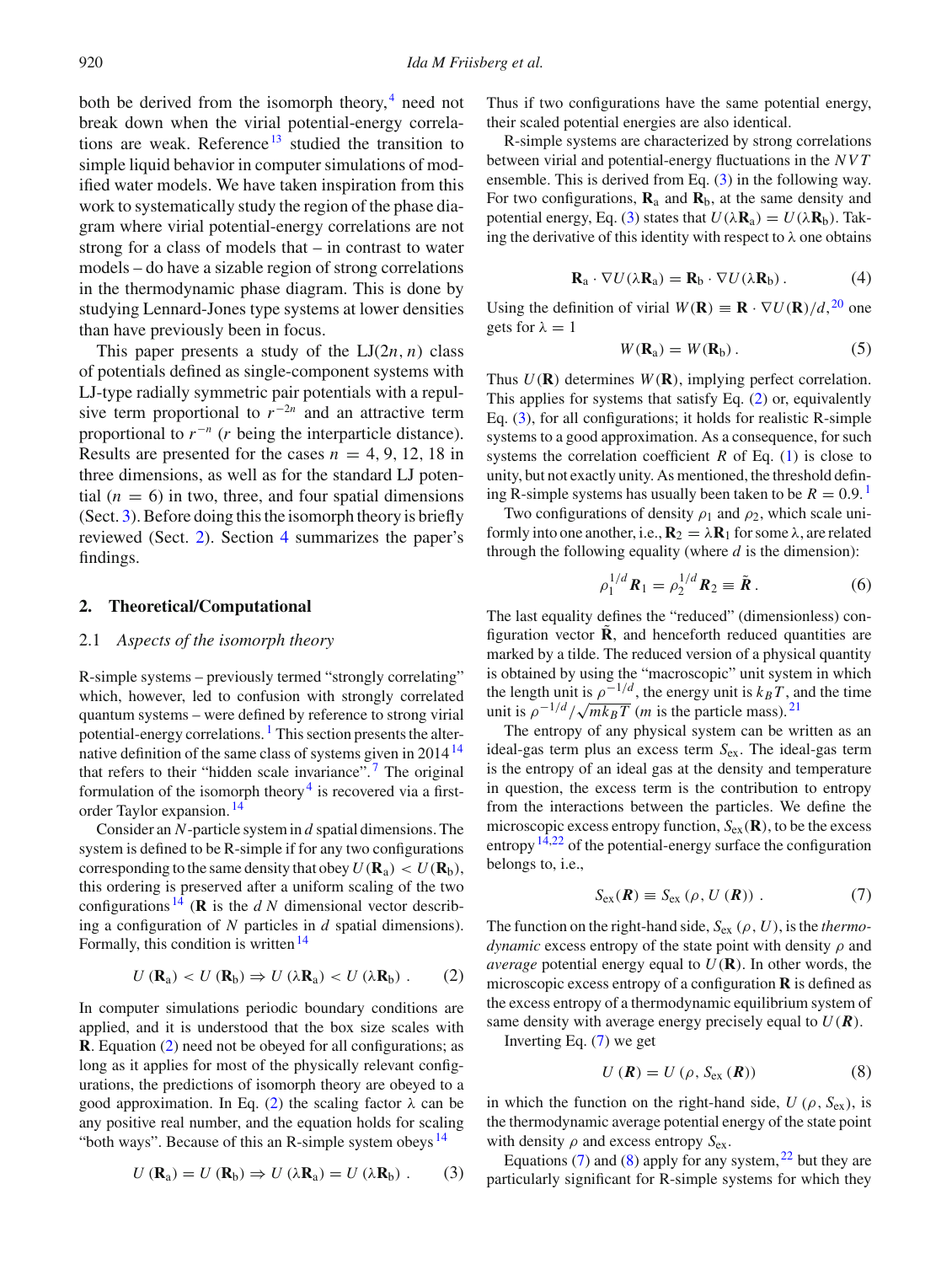imply that the configurational adiabats are curves of invariant structure and dynamics. To prove this we first note that, as shown in Ref.  $^{14}$ , Eq. (2) implies that the excess-entropy function is invariant under uniform scaling, i.e., it only depends on the reduced coordinate vector  $\tilde{\mathbf{R}}$ :

$$
S_{\text{ex}}(\boldsymbol{R}) = S_{\text{ex}}(\tilde{\boldsymbol{R}}).
$$
 (9)

The relation for the potential-energy function Eq. (8) consequently becomes

$$
U(\mathbf{R}) = U(\rho, S_{\text{ex}}(\tilde{\mathbf{R}})).
$$
 (10)

Isomorphs are defined as the configurational adiabats, i.e., curves along which the excess entropy is constant, in the region of phase diagram where the system is R-simple. <sup>4</sup> To demonstrate invariance of structure and dynamics along the isomorphs we show that Newton's second law in reduced units is invariant along an isomorph. In complete generality, this law is in reduced units (note that the particle mass is absorbed into the reduced time)

$$
\frac{d^2\tilde{R}}{d\tilde{t}^2} = \frac{F(R)}{\rho^{1/d}k_BT} \equiv \tilde{F}(R). \qquad (11)
$$

For R-simple systems Eq. (10) implies

$$
\boldsymbol{F} = -\nabla U = -\left(\frac{\partial U}{\partial S_{\text{ex}}}\right)_{\rho} \nabla S_{\text{ex}}(\tilde{\boldsymbol{R}}). \quad (12)
$$

Using  $\nabla = \rho^{1/d} \tilde{\nabla}$  and  $(\partial U/\partial S_{\text{ex}})_\rho = T$ , the above expression becomes

$$
F = -\rho^{1/d} T \tilde{\nabla} S_{\text{ex}}(\tilde{R}) \tag{13}
$$

or

$$
\tilde{F} = -\frac{\tilde{\nabla}S_{\text{ex}}(\tilde{R})}{k_B} \,. \tag{14}
$$

This expression reveals that for R-simple systems the reduced force vector  $\vec{F}$  is a function of the *reduced* coordinate vector, implying that Eq.  $(11)$  is invariant along an isomorph. Thus the dynamics is isomorph invariant in reduced units, which implies that the reduced-unit structure is also isomorph invariant. <sup>14</sup>

## 2.2 *The density-scaling exponent*

When strong correlations between virial and potential energy are present, a constant of proportionality between the instantaneous fluctuations of these two quantities' deviation from their equilibrium values,  $\gamma$ , can be introduced via

$$
\Delta W(t) \cong \gamma \Delta U(t) . \tag{15}
$$

The correlation coefficient associated with this linear regression is that given in Eq. (1). The exact definition of  $\gamma$  in the isomorph theory is the following<sup>4</sup>:

$$
\gamma = \frac{\langle \Delta W \Delta U \rangle}{\langle (\Delta U)^2 \rangle} \,. \tag{16}
$$

By applying a standard fluctuation relation and the volumetemperature Maxwell relation one can show  $4$  that

$$
\gamma = \left(\frac{\partial \ln T}{\partial \ln \rho}\right)_{S_{\text{ex}}}.\tag{17}
$$

The number  $\gamma$  is termed the density-scaling exponent. <sup>4,19</sup> It determines the configurational adiabats, which as mentioned are isomorphs in the R-simple region of the phase diagram. If variations of  $\gamma$  are insignificant, these curves are via Eq. (17) given by  $\rho^{\gamma}/T =$  Const. In the general case, Eq. (17) can be used to trace out isomorphs step-by-step by repeatedly changing density by typically an amount of order 1%, calculating the temperature change via Eq. (17), recalculating  $\gamma$  from Eq. (16) at the new state point, etc.

In early publications  $1,2$  we identified the constant of proportionality  $\gamma$  of Eq. (15) by the following symmetric fluctuation expression, which was later renamed  $\gamma_2$  to distinguish it from  $\gamma^4$ :

$$
\gamma_2 = \sqrt{\frac{\langle (\Delta W)^2 \rangle}{\langle (\Delta U)^2 \rangle}}.
$$
\n(18)

Whenever the correlation coefficient *R* is close to unity, one has  $\gamma \cong \gamma_2$  since the following applies

$$
\gamma = \gamma_2 R. \tag{19}
$$

Now that the main ingredients of the isomorph theory have been introduced, we proceed to present the simulation results.

## **3. Results and Discussion**

# 3.1 *Generalized Lennard-Jones pair potentials in three dimensions*

If *r* is the interparticle distance, the generalized LJ pair potential is defined as follows

$$
v_{m,n}^{\text{LJ}}\left(r\right) = \frac{\varepsilon}{m-n} \left[ n \left(\frac{\sigma}{r}\right)^m - m \left(\frac{\sigma}{r}\right)^n \right]. \quad (20)
$$

Here *m* and *n* are positive integers, and in order to ensure thermodynamic stability it is assumed that  $m > n$ . The constants  $\sigma$  and  $\varepsilon$  define the potential's length and energy scale, respectively, and the normalization used in Eq. (20) ensures that the minimum pair potential energy is  $-\varepsilon$  which is obtained at  $r = \sigma$ . Note that the normalization is different from that usually employed for the standard 12-6 LJ pair potential parametrized as  $4\varepsilon [(r/\sigma)^{-12} - (r/\sigma)^{-6}].$ 

The aim of our study is to investigate whether any relation between the correlation coefficient and the density-scaling exponent can be found. This involves simulating several state points for which the virial potential-energy correlations are not strong. With this goal in mind, a particular case of the generalized LJ potential was simulated, the case where  $m = 2n$ :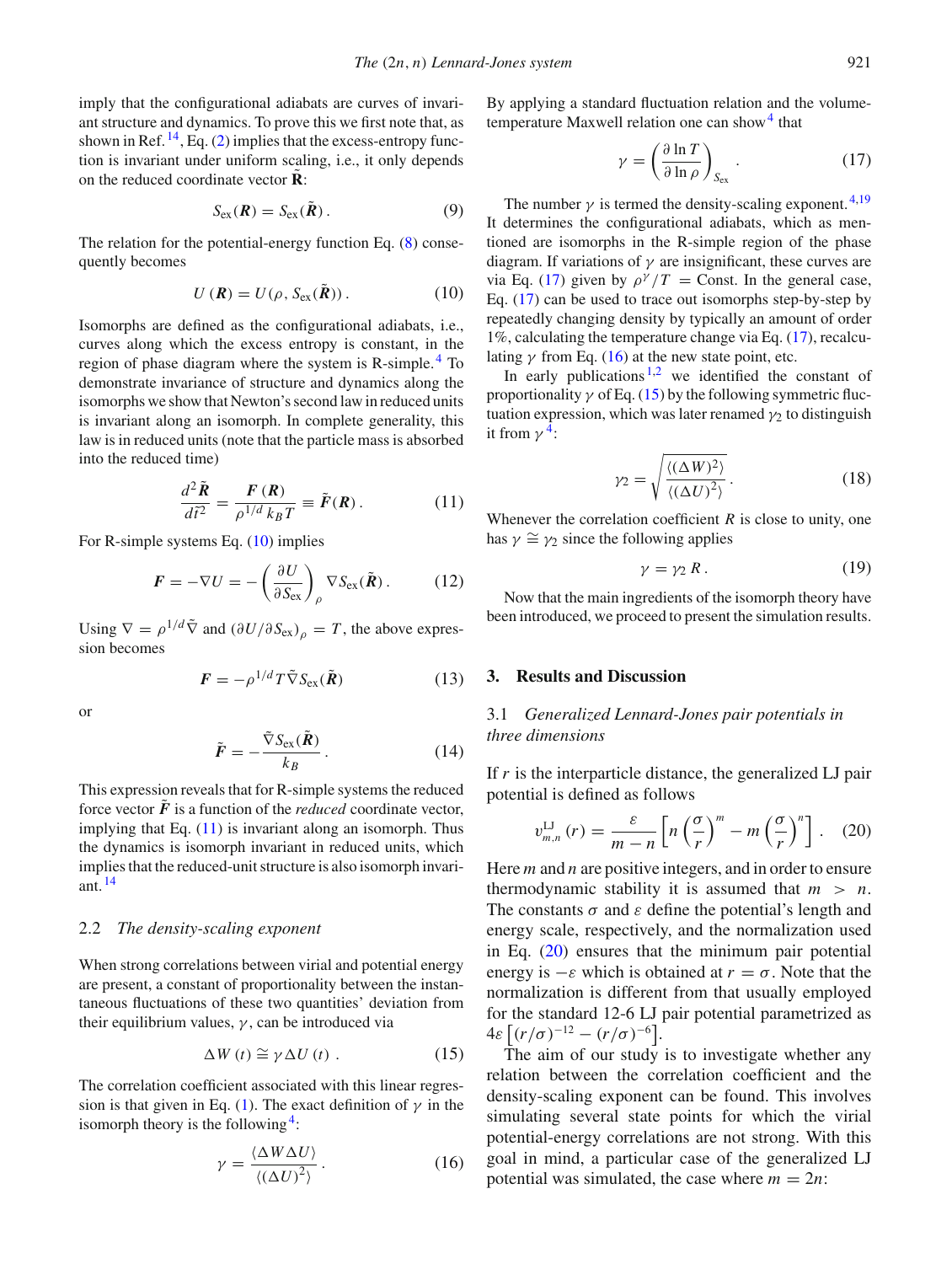

**Figure 1.** The simulated four generalized Lennard-Jones (LJ) pair potentials of Eq. (21) plotted as a function of the pairwise distance *r* (distance and energy are given in LJ units):  $n = 4$ (black),  $n = 9$  (red),  $n = 12$  (green), and  $n = 18$ (blue).

$$
v_{2n,n}^{\text{LJ}}\left(r\right) = \varepsilon \left[ \left(\frac{\sigma}{r}\right)^{2n} - 2\left(\frac{\sigma}{r}\right)^n \right].\tag{21}
$$

The following four instances of this pair potential, henceforth denoted by LJ(2n,n), were simulated in three dimensions:  $n = 4, n = 9, n = 12$  and  $n = 18$  (the  $n = 6$  case corresponding to the standard LJ potential is considered later). Figure 1 shows that these four pair potentials are quite different as functions of the pairwise distance *r*.

The simulations were performed in the *NVT* ensemble, i.e., for a constant number of particles  $(N = 864)$ for  $n = 4, 9, 12$  and  $N = 4000$  for  $n = 18$ ) at constant temperature *T* and constant volume *V*. The time step was 0.001 in LJ units and the simulations were performed with periodic boundary conditions and a standard shifted potential cut-off at  $2.5\sigma$ . Using an FCC crystal as starting configuration, each system was equilibrated for  $2 \cdot 10^6$  time steps before the collection of data began. After equilibration, the simulation ran for  $50 \cdot 10^6$  time steps production runs. For each of the four systems, six densities were considered,  $\rho =$ 0.25, 0.50, 0.75, 1.00, 1.25, 1.50 (LJ units); the temperature was varied within the range  $0.25 < T < 5.00$ (LJ units). At each state point the correlation coefficient and the density-scaling exponent were calculated from Eqs.  $(1)$  and  $(16)$ , respectively.

What to expect for the behavior of *R* when density is lowered? To answer this question we refer to the isomorph theory, which works well for the LJ and related pair potentials in the ordinary liquid phase. According to isomorph theory, if a reference state point  $(\rho_0, T_0)$ and another state point  $(\rho, T)$  are on the same isomorph, the ratio between  $T$  and  $T_0$  defines what may be termed the isomorph shape function  $h(\rho, S_{ex})$  via

 $T/T_0 = h(\rho, S_{\text{ex}})$ .<sup>23</sup> Thus each isomorph is mapped out in the phase diagram by

$$
\frac{h\left(\rho, S_{\text{ex}}\right)}{T} = \text{Const.} \tag{22}
$$

The original isomorph theory predicted the function  $h(\rho, S_{\rm ex})$  to be independent of  $S_{\rm ex}$ , whereas the more correct theory from 2014 allows for *h* varying slightly from isomorph to isomorph.<sup>14</sup> In both cases, however, the analytical form of the density dependence is the same. For the  $LI(2n, n)$  pair potential it can be shown that the isomorph shape function takes the following form in  $d$  dimensions  $14,23-25$ 

$$
h(\rho, S_{\rm ex}) = \left(\frac{d}{n}\gamma_0 - 1\right) \left(\frac{\rho}{\rho_0}\right)^{2n/d} - \left(\frac{d}{n}\gamma_0 - 2\right) \left(\frac{\rho}{\rho_0}\right)^{n/d}.
$$
\n(23)

Here  $(\rho_0, T_0)$  is the isomorph's reference state point, at which  $\gamma_0$  is the density-scaling exponent – the  $S_{\text{ex}}$ (isomorph) dependence of the function *h* is contained in  $\gamma_0$ . Combining Eqs. (22) and (23) one can map out an isomorph from information obtained by computer simulations at the reference state point, i.e., with no need to use Eq.  $(17)$  in a tedious step-by-step process.

Note that Eq. (22) and the definition of the densityscaling exponent Eq.  $(17)$  implies <sup>24</sup>

$$
\gamma = \frac{d \ln h}{d \ln \rho}.
$$
 (24)

Thus when the density-scaling exponent is known at a single reference state point, the theory via Eqs. (23) and (24) predicts how  $\gamma$  varies with density along the isomorph in question.

In Eq. (23) there are two terms, one positive and one negative. At high densities the positive term dominates. Upon lowering the density a point is reached where  $h(\rho, S_{ex})$  changes sign. Below this density the theory implies negative isomorph temperatures, compare Eq. (22), which shows that the isomorph theory must break down here. Since the theory works well whenever there are strong virial potential-energy correlations, one concludes that the correlation coefficient must decrease upon lowering density along a configurational adiabat, i.e., for generalized LJ systems in any dimension the isomorph theory predicts its own breakdown at sufficiently low densities.

To summarize, moving along a given isomorph it is possible to define a density below which the isomorph theory does not hold. The condition that the shape function is non-negative sets the following limit for the isomorph theory to work:

$$
\rho > \left(\frac{d\gamma_0 - 2n}{d\gamma_0 - n}\right)^{d/n} \rho_0.
$$
 (25)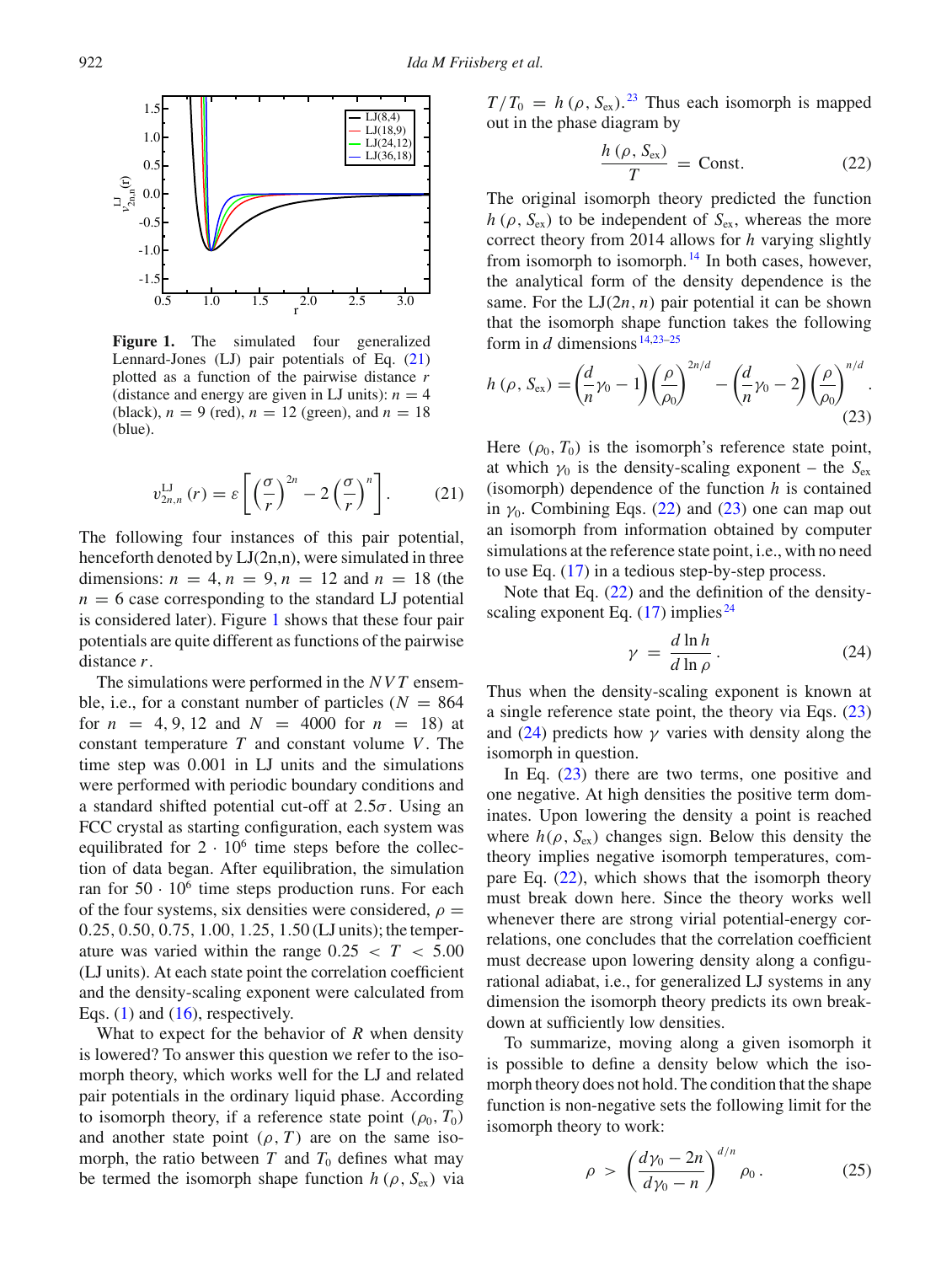

Figure 2. State points simulated for the pair potentials LJ(8,4), LJ(18,9), LJ(24,12), LJ(36,18) defined by Eq. (21). At each state point the virial potential-energy correlation coefficient (Eq. (1)) and the density-scaling exponent (Eq. (16)) were evaluated. Most state points are at supercritical temperatures (at which the liquid and gas phases merge) and marked by an F (F means fluid, L means liquid, C means crystalline, L+G means a state point of coexisting liquid and gas phases, etc). The phases were identified by visual inspection of selected configurations.

We have seen that *R* decreases as density is lowered along a configurational adiabat (isomorph). Moreover, according to Eq.  $(16)$  the scaling exponent must approach zero if  $R \to 0$ . Since  $R = 0$  implies  $\gamma = 0$ , one expects that  $\gamma$  also decreases upon lowering the density. If density is increased, on the other hand, the positive term of Eq. (23) dominates and the densityscaling exponent eventually approaches 2*n*/*d* due to the dominance of the repulsive  $r^{-2n}$  term.<sup>23–25</sup> At the same time *R* tends to unity. After considering these two limits, we turn to the simulation results.

Figure 2 shows the state points studied. Most state points are supercritical in which case we mark them by an F indicating "fluid". Figure 3 plots γ versus *R* along the isochores for the  $LI(2n, n)$  potentials with  $n = 4, 9, 12, 18$ . Our findings are consistent with the theoretically predicted result that as  $R \rightarrow 1$ ,  $\gamma$ approaches the high-density limiting values 8/3, 6, 8, and 12, respectively, although we never come really close to these values that apply whenever the attractive term of the potential may be completely ignored. The density-scaling exponent changes behavior and starts to decrease with increasing *R* in the region where *R* is around 0.9 which, as mentioned earlier, is the threshold usually used to define R-simple systems. In the opposite limit,  $R \to 0$ , we find  $\gamma \to 0$  as expected.

Our data show that the change of behavior in  $\gamma$  versus *R* takes place at the boundary of the region in which the system is R-simple. A more extensive study is needed to determine whether this holds also for other R-simple systems. If confirmed, the relation between the change in the behavior of the density-scaling exponent and the value of the correlation coefficient could be useful in practice, because *R* is not accessible in experiment while  $\gamma$  is.<sup>26</sup> A change in the density or temperature dependence of  $\gamma$  might therefore be used for identifying in which regions of the phase diagram a liquid is expected to obey isomorph-theory predictions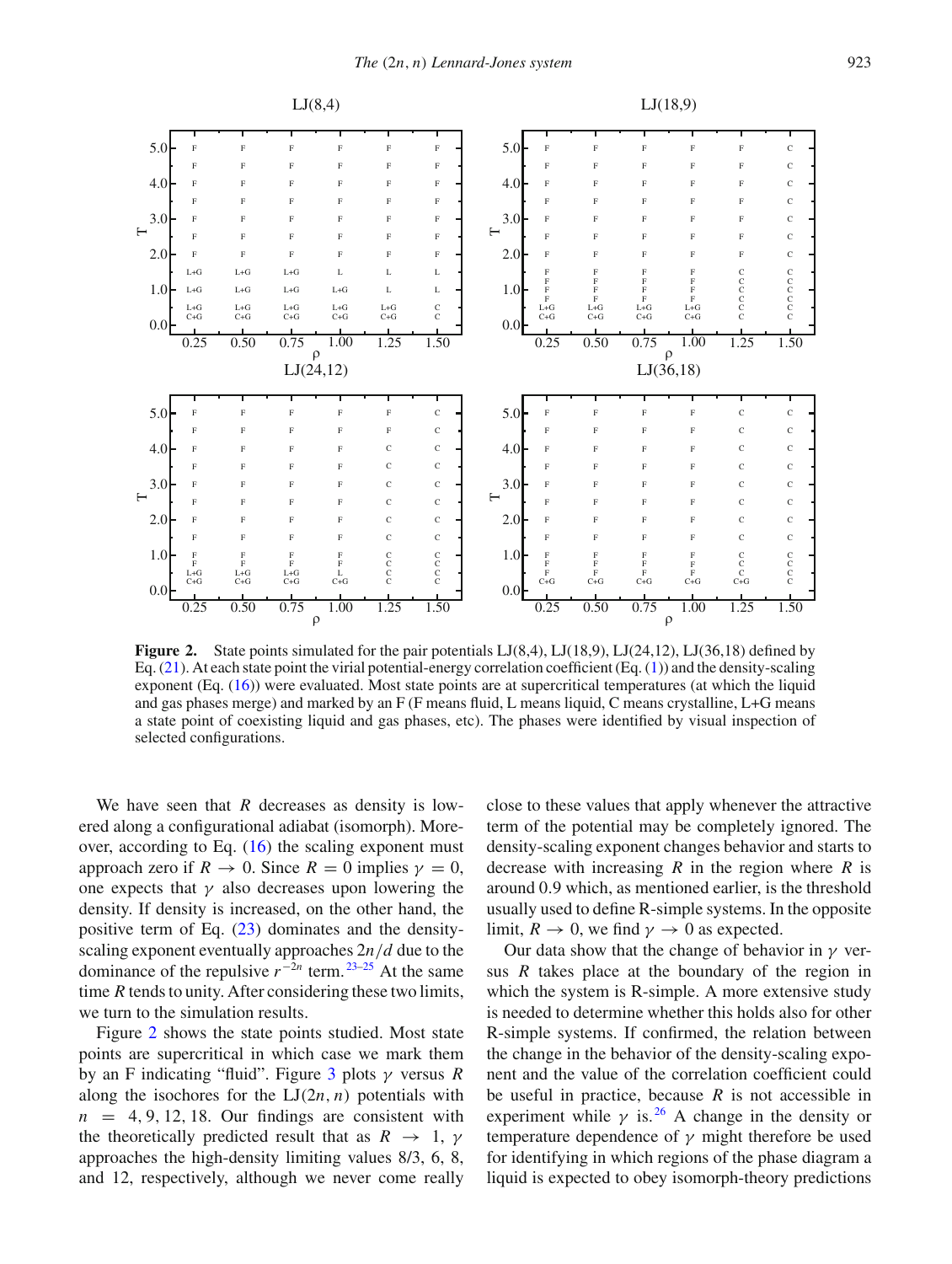

**Figure 3.** The density-scaling exponent,  $\gamma$ , versus the correlation coefficient, *R*, for generalized LJ potentials: (a) LJ(8,4); (b) LJ(18,9); (c) LJ(24,12); (d) LJ(36,18). Full squares mark crystalline states, full circles are liquid, fluid, or gas states – open squares are coexisting crystal-gas states; open circles are coexisting liquid-gas states. The simulated state points are given in Figure 2. The inset in each figure focuses on the crossover region. Along each isochore the temperature was varied in the range  $0.25 < T < 5.00$ . In (b), (c), and (d) it is possible to distinguish two different behaviors of the variation of  $\gamma$  with *R*, which reflects liquid contra crystal phases (the latter being the steepest). The state points with negative or close to zero correlation coefficient are all in the gas-liquid or gas-solid coexistence regions.

like isochronal superposition, excess entropy scaling, etc. <sup>7</sup>

Figure 4 summarizes the data of Figure 3. There is a roughly linear relation between  $\gamma$  and *R*, but it does not extend above  $R \approx 0.9$  where  $\gamma$  as mentioned starts to decrease towards the value  $2n/3$  predicted at high density (where the  $r^{-2n}$  repulsive term dominates and the virial potential-energy correlations become virtually perfect). For  $R > 0.9$  the system is R-simple and the density variation of  $\gamma$  is well described by Eqs. (23) and (24). For this reason we henceforth focus on the region in which  $R < 0.9$ .

Figure 4(b) plots the data differently and establishes for most of the  $R < 0.9$  data the following approximate proportionality:

$$
\gamma/n \simeq R \,. \tag{26}
$$

How to understand this? In Ref. $<sup>2</sup>$  it was shown that</sup> an LJ-type pair potential may be approximated by the "extended inverse power law (eIPL)" pair potential with an effective state-point-dependent exponent *p* that is *not* simply the exponent of the repulsive term of the LJ-type potential:

$$
v(r) \cong Ar^{-p} + B + Cr. \tag{27}
$$

This approximation usually works very well within the entire first coordination shell. $<sup>2</sup>$  At typical condensed-</sup> matter low and moderate pressure state points the term  $B + Cr$  contributes little to the forces on a given particle, because the sum of these terms over all nearest neighbors tends to be almost constant. This reflects the fact that if the particle is moved slightly, some nearest-neighbor distances increase and some decrease while their sum stays almost constant.<sup>2</sup> This implies that the total force contribution from the  $B + Cr$  term is small and the physics is dominated by the *r* <sup>−</sup>*<sup>p</sup>* IPL term.

For an IPL pair potential  $\propto r^{-p}$  the density-scaling exponent is given in  $d$  dimensions by  $2^2$ 

$$
\gamma = \frac{p}{d}.
$$
 (28)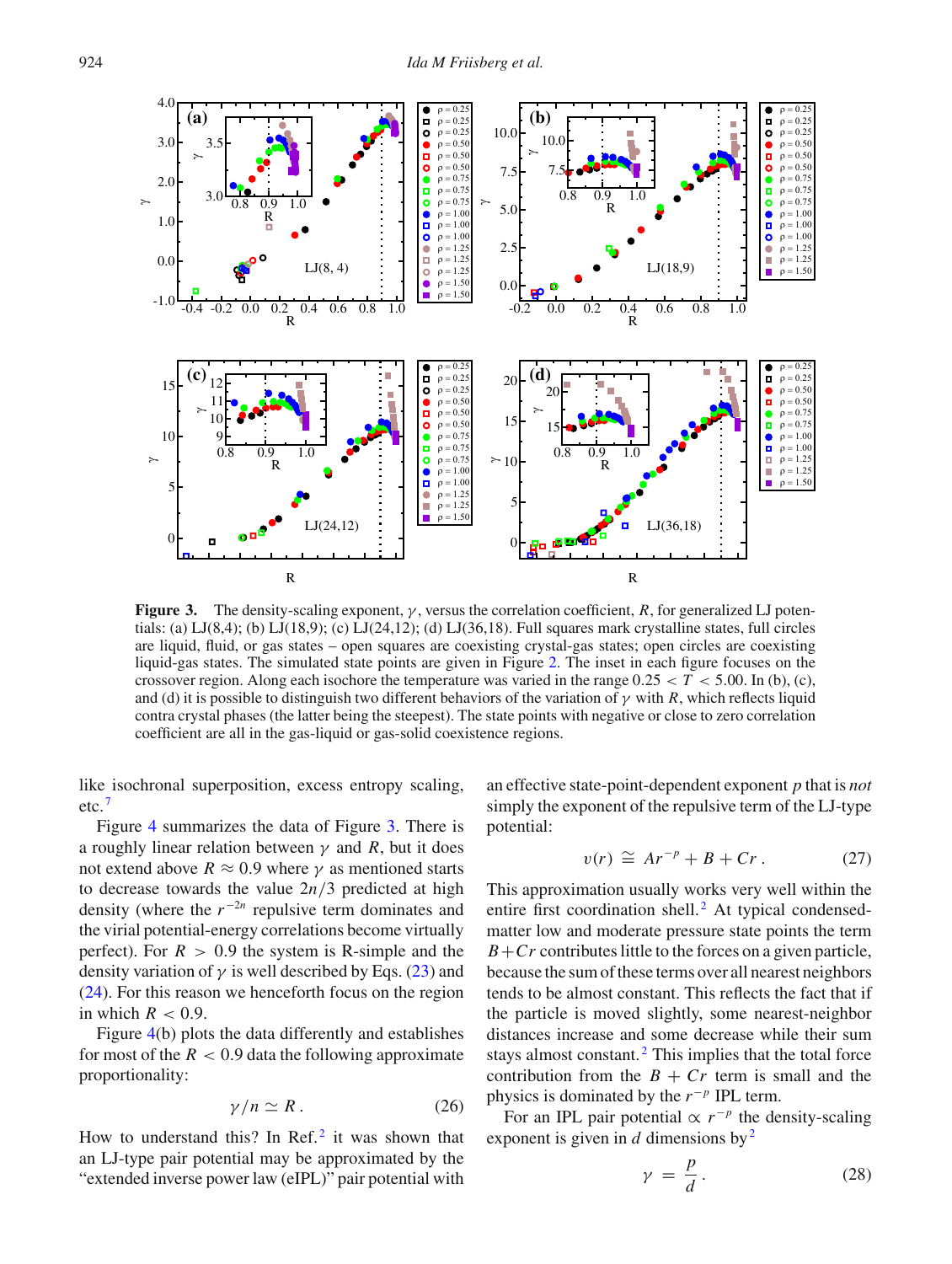

**Figure 4.** (a) All data of Figure 3 in a common plot in which open triangles are crystalline states and full triangles are liquid, fluid, gas, or coexistence states. (b) The same data with γ /*n* plotted versus *R*. The black dashed line connects the points  $(0, 0)$  and  $(1, 1)$ , demonstrating the universal, roughly linear dependence of Eq. (26). Significant deviations from this are seen mainly for  $R > 0.9$  and  $R < 0$ . The former case refers to the R-simple region of the phase diagram, the latter to states of coexisting liquid and gas phases (compare Figure 2).

As mentioned, the effective exponent *p* of Eq. (27) varies with state point. In large parts of the phase diagram of the LJ(m,n) pair potential the effective exponent *p* is considerably larger than *m*. <sup>2</sup> This is because even within the repulsive *part* of the pair potential, i.e., at distances below the potential minimum, there is a sizable contribution from the attractive  $r^{-n}$  *term* making the repulsions significantly steeper than expected from the *r*<sup>−*m*</sup> repulsive term alone. At densities and temperatures dominated by the pair potential minimum, i.e., at typical low or moderate pressure condensed-matter state points, it may be shown from a curvature argument referring to the potential-energy minimum that the effective exponent of the generalized LJ pair potential Eq. (20) is given<sup>2</sup> by

$$
p = m + n. \tag{29}
$$

At sufficiently high density and/or temperature the repulsive *r* <sup>−</sup>*<sup>m</sup>* term dominates the physics, however, and here one finds that  $p \to m$ . These conditions arise as  $R \rightarrow 1$ .

For the standard LJ pair potential at typical state points the density-scaling exponent is between 5 and 6, corresponding via Eq.  $(28)$  to *p* between 15 and 18.<sup>1,2</sup> Based on the above, we expect that the  $LJ(2n,n)$  pair potential in a large part of its phase diagram is equivalent to an eIPL pair potential with  $p \simeq 2n + n = 3n$ . Via Eq. (28), this corresponds in three dimensions to

$$
\gamma \simeq n \,. \tag{30}
$$

In summary,  $R \rightarrow 1$  at state points of high density and/or temperature where the  $r^{-2n}$  term dominates the physics. This behavior is hinted at in Figure 4(b) above

 $R \simeq 0.9$  where  $\gamma/n$  starts to decrease and systematically deviates from the black dashed line. The limit  $\gamma \simeq 2n/3$  was not reached in our simulations, however, which shows that only at *very* high density or temperature the attractive term of the generalized LJ pair potential may be ignored. A linear extrapolation of most of the data to  $R = 1$  gives the limit value suggested by the eIPL approximation in conjunction with Eq. (29). We take this as an indication that the eIPL approximation works well at the state points simulated, whether or not these are characterized by strong virial potential-energy correlations.

Having identified the limits  $\gamma \to 0$  for  $R \to 0$  and  $\gamma \rightarrow n$  for  $R \rightarrow 1$  (as long as  $R < 0.9$ , i.e., for most data), the next question one may ask is: why do the data follow the approximate linear relation Eq. (26)? A possible explanation refers again to the eIPL approximation. The virial is calculated in *d* dimensions from the pair potential as a sum over terms of the form  $rv'(r)/d$ . For the eIPL pair potential Eq. (27) this gives  $A pr^{-p}/d$ plus an approximate constant (compare the above argument). Thus for fluctuations away from the equilibrium value, if the linear term of Eq. (27) is uncorrelated to the IPL term, the eIPL approximation suggests that one may have effectively

$$
\Delta W \simeq (p/d)\Delta U \tag{31}
$$

with  $p \approx 3n$  for  $d = 3$ . This must be, admittedly, a very rough approximation when the *W U* correlations are not strong, but if one nevertheless makes it, Eqs. (1) and  $(16)$  imply

$$
\gamma/R \simeq \sqrt{\langle (\Delta W)^2 \rangle}/\sqrt{\langle (\Delta U)^2 \rangle} \simeq p/d \simeq n \,. \tag{32}
$$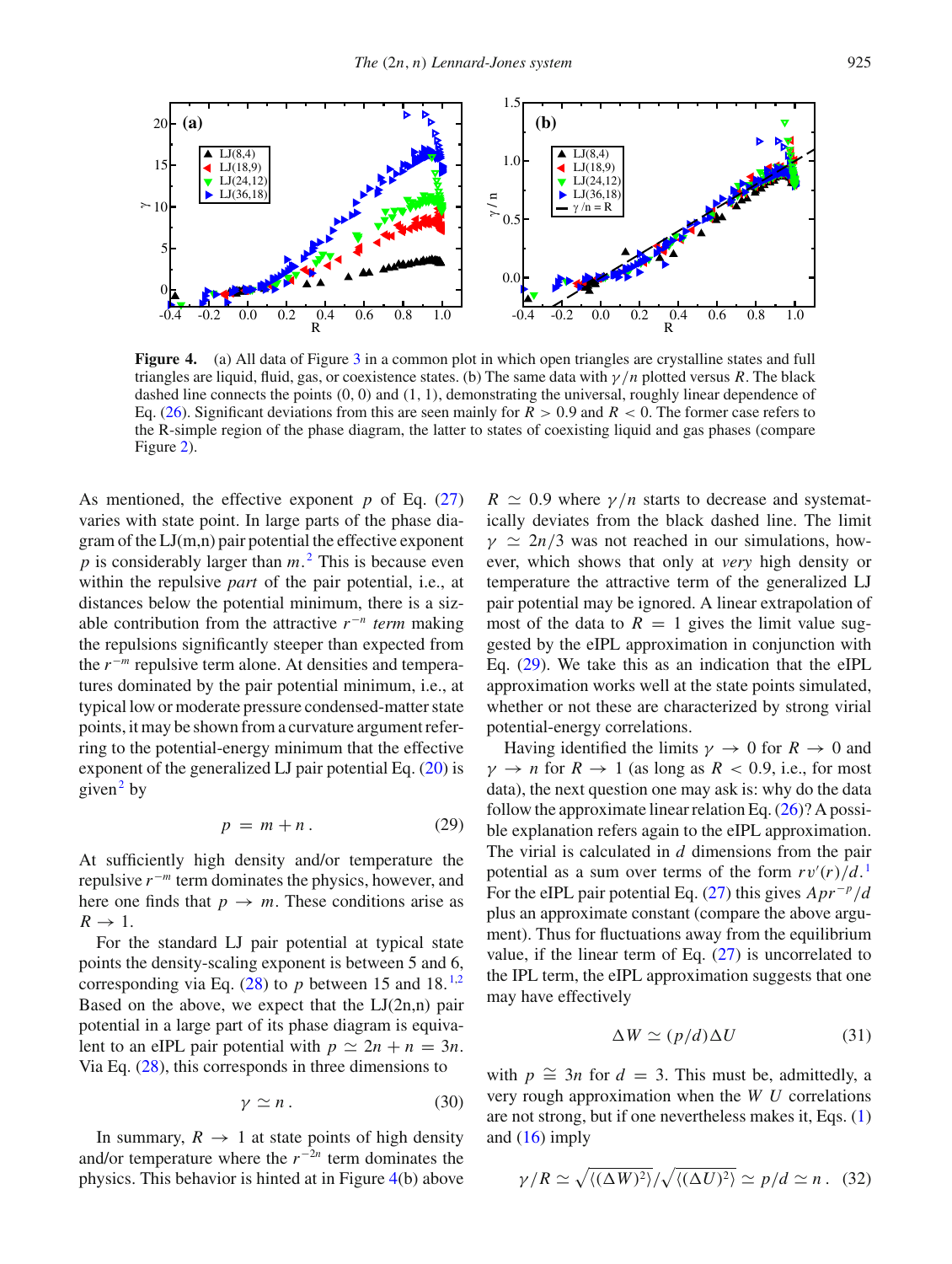

**Figure 5.** The density-scaling exponent,  $\gamma$ , versus the correlation coefficient, *R*, along configurational adiabats in two and three dimensions with legends giving the reference state points. (a) Results for three configurational adiabats in the liquid phase and two in the crystalline phase generated using Eq. (17) for the 2*d* LJ system. Triangles represent liquid states, crosses represent solid states. The density-scaling exponent increases with increasing *R* for values of *R* below the 0.9 threshold and then starts to decrease. For the crystalline phase, *R* is always larger than 0.9 and  $\gamma$  decreases with increasing *R* (towards 12/2 = 6). (b) Two configurational adiabats for the liquid phase of the 3*d* LJ system, constructed as in the 2*d* case. The decrease in  $\gamma$  starts a bit after the 0.9 threshold.

This is Eq. (26) that summarizes our findings for most state points in three dimensions. A concise way of expressing this is that the exponent  $\gamma_2$  of Eq. (18) is roughly constant throughout the non-R-simple region of the phase diagram, compare Eq. (19).

# 3.2 *The Lennard-Jones pair potential in two, three, and four dimensions*

We proceed to report results for the standard LJ system in two, three, and four dimensions. Details on how the simulations were performed can be found in Refs.  $25,27$ Figure 5(a) shows the density-scaling exponent versus the correlation coefficient along three configurational adiabats in the liquid phase and two in the crystalline phase for the two-dimensional LJ system; (b) shows a similar plot along two configurational adiabats in the liquid phase of the three-dimensional LJ system.

Figure 6 shows the density-scaling exponent versus the correlation coefficient along the configurational adiabats defined by the critical points for the LJ system in two, three, and four dimensions. Data for the critical points are taken from Refs. 28–30 For the configurational adiabats in the liquid phase a relation between *R* crossing the threshold value 0.9 and the start of the decreasing behavior of  $\gamma$  is observed. For the crystalline phase, the correlation coefficient is above 0.9 for all state points studied and no crossover is observed.

In *d* dimensions the eIPL-justified relation Eq. (32) implies via  $p = 2n + n = 3n$  that



**Figure 6.** The density-scaling exponent,  $\gamma$ , versus the correlation coefficient, *R*, of the LJ system in two, three, and four dimensions along configurational adiabats using the critical points as reference state points. In all three cases,  $\gamma$  exhibits a maximum in the region where the correlation coefficient crosses the threshold value  $R = 0.9$ . Note that the maximum value of  $\gamma$  decreases with increasing dimension, as expected from Eqs. (28) and (29).

$$
\gamma \, d \cong 3 \, n \, R \,. \tag{33}
$$

This is tested in Figure  $7(a)$  for the LJ simulations in  $2 - 4$  dimensions. We see that Eq. (33) overall works well.

Finally, Figure 7(b) tests all data presented in this paper versus Eq. (33). The data in the region where the system is not R-simple conforms roughly to Eq.  $(33)$ , unless  $R < 0$  which are state points of liquid-gas coexistence.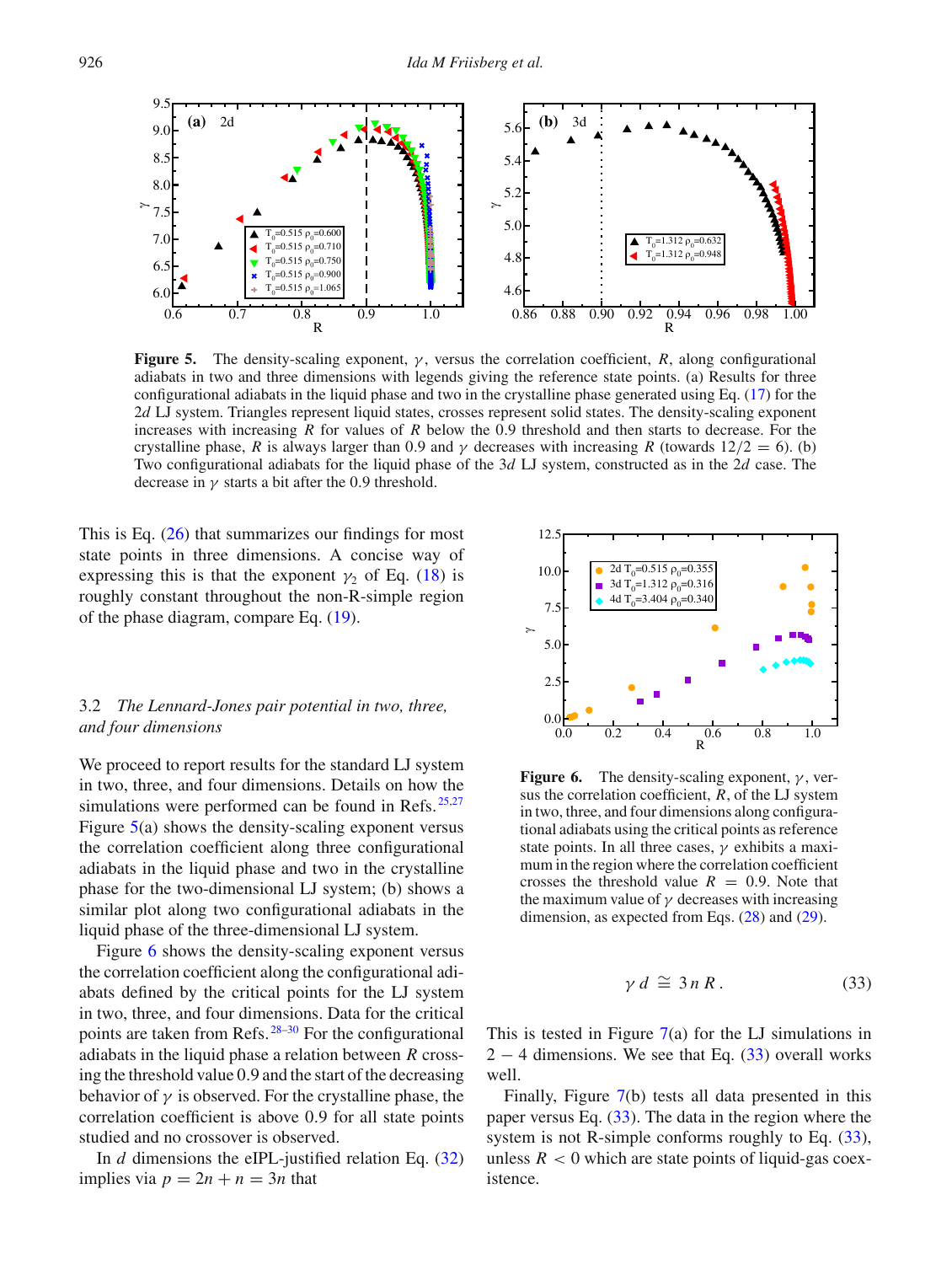

**Figure 7.** Normalized density-scaling exponent versus the virial potential-energy correlation coefficient. (a) The data for the LJ system in two, three, and four dimensions. (b) All data presented in this paper, demonstrating the approximate linear relationship Eq. (33) below  $R \approx 0.9$  (dashed line). Above this threshold, as discussed in the text, there is a different behavior. The open symbols represent solid states, the full symbols represent all other states (including coexistence states).

## **4. Conclusions**

For the state points where the system is not R-simple  $(R < 0.9)$  generalized Lennard-Jones systems have the roughly linear relation Eq. (33) between the densityscaling exponent and the virial potential-energy correlation coefficient (unless  $R < 0$  corresponding to liquidgas coexistence state points). This finding has been rationalized in terms of the extended inverse-power-law approximation. Above  $R \cong 0.9$  the approximate linear relation  $\gamma \propto R$  breaks down; when *R* approaches unity, the density-scaling exponent starts to decrease with increasing  $R. \gamma$  is expected to eventually obey  $\gamma \rightarrow 2n/d$  as  $R \rightarrow 1$  when the repulsive  $r^{-2n}$  term dominates completely. This happens only at quite large densities and/or temperatures, however.

Our numerical data show that the threshold value  $R \approx 0.9$  has a hitherto unrecognized significance. While it was previously known that this threshold delimits the state points for which the isomorph theory works well,  $4.7$ it is a new finding that roughly the same threshold marks a crossover from the  $\gamma \propto R$  behavior found for  $R < 0.9$ to the one of decreasing  $\gamma$  with increasing *R* predicted by Eqs. (23) and (24). It would be interesting to find out how general the finding of a threshold at *R*  $\cong$  0.9 is. If it is general, this opens for the possibility – at least in principle since the required experiments are very challenging – that determining the experimental variation of the density-scaling exponent throughout the phase diagram may be used for determining where the system in question is R-simple and where it is not.

## **Acknowledgements**

It is an honor to dedicate this paper to the memory of Charusita Chakravarty whose deep insight into the physics of the liquid state will be missed. We are indebted to Daniele Coslovich for helpful discussions regarding the interpretation of our numerical findings. This work was supported by the Danish National Research Foundation's Grant DNRF61 and by the Villum Foundation's Grant VKR-023455.

## **References**

- 1. Bailey N P, Pedersen U R, Gnan N, Schrøder T B and Dyre J C 2008 Pressure-energy correlations in liquids. I. Results from computer simulations *J. Chem. Phys.* **129** 184507
- 2. Bailey N P, Pedersen U R, Gnan N, Schrøder T B and Dyre J C 2008 Pressure-energy correlations in liquids. II. Analysis and consequences *J. Chem. Phys.* **129** 184508
- 3. Schrøder T B, Bailey N P, Pedersen U R, Gnan N and Dyre J C 2009 Pressure-energy correlations in liquids. III. Statistical mechanics and thermodynamics of liquids with hidden scale invariance, *J. Chem. Phys.* **131** 234503
- 4. Gnan N, Schrøder T B, Pedersen U R, Bailey N P and Dyre J C 2009 Pressure-energy correlations in liquids. IV. 'Isomorphs' in liquid phase diagrams *J. Chem. Phys.* **131** 234504
- 5. Schrøder T B, Gnan N, Pedersen U R, Bailey N P and Dyre J C 2011 Pressure-energy correlations in liquids. V. Isomorphs in generalized Lennard-Jones systems *J. Chem. Phys.* **134** 164505
- 6. Ingebrigtsen T S, Schrøder T B and Dyre J C 2012 What is a simple liquid? *Phys. Rev. X* **2** 011011
- 7. Dyre J C 2014 Hidden Scale Invariance in Condensed Matter *J. Phys. Chem. B* **118** 10007
- 8. Dyre J C 2016 Simple liquids' quasiuniversality and the hard-sphere paradigm *J. Phys.: Condens. Matter* **28** 323001
- 9. Malins A, Eggers J and Royall C P 2013 Investigating Isomorphs with the Topological Cluster Classification *J. Chem. Phys.* **139** 234505
- 10. Abramson E H 2014 Viscosity of fluid nitrogen to pressures of 10 GPa *J. Phys. Chem. B* **118** 11792